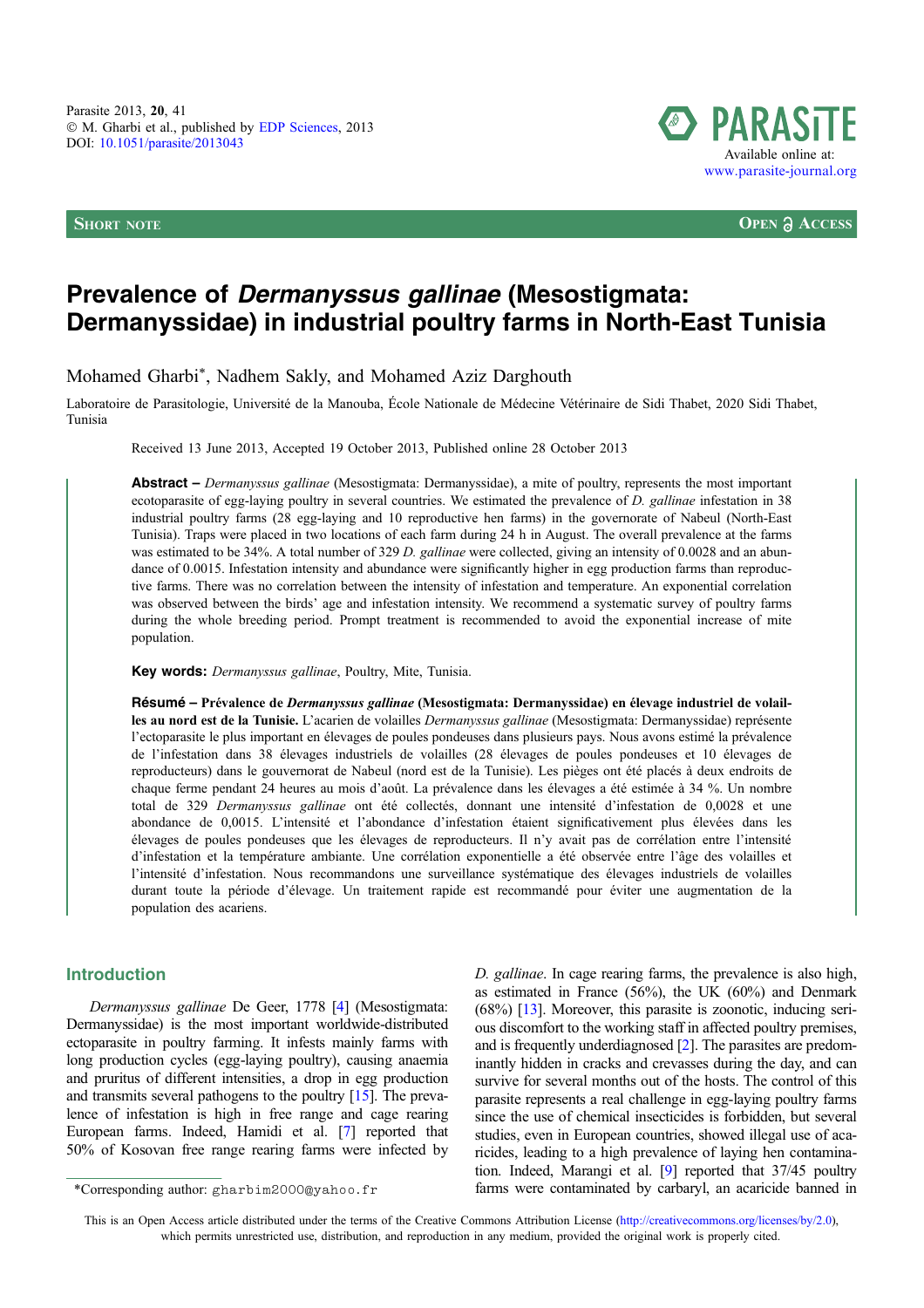Table 1. Epidemiological indicators of poultry red mite infestations.

| Poultry unit type    | Prevalence $(\% \pm SE)$                | Intensity        | Abundance    |
|----------------------|-----------------------------------------|------------------|--------------|
| Egg laying hen       | $11/29$ (37.93 $\pm$ 0.09) <sup>a</sup> | $0.0031^{\rm a}$ | $0.0016^a$   |
| Reproductive poultry | $2/10$ (20.00 $\pm$ 0.126) <sup>a</sup> | $0.0005^{\rm b}$ | $0.0003^{b}$ |
| Overall              | $13/39$ $(34.21 \pm 0.075)$             | 0.0028           | 0.0015       |

Different letters in each column correspond to the presence of statistical significance.

Europe 3 years ago. Since there are no available specific registered medicines for poultry mite control in Tunisia, farmers use acaricides exclusively during the cleaning time between batches, with unreliable results. To overcome this problem, several recent publications have screened vaccine candidates and evaluated medicinal plants that could offer sustainable and environmentally friendly tools for poultry red mite control [\[5–7,](#page-2-0) [11](#page-2-0)].

As far as could be ascertained from the literature, there is no published report on D. gallinae infestation in birds in Tunisia, despite its evident high financial impact in the European Union. Indeed, the total annual costs in the European Union were estimated to be  $E130$  million [\[12\]](#page-2-0). This survey aimed to estimate the epidemiological indicators of D. gallinae infestation in industrial poultry farms in the governorate of Nabeul (North-East Tunisia).

### Material and methods

The present survey was carried out during August 2011 in 38 randomly included poultry farms in the governorate of Nabeul (North-East Tunisia). This region is located 60 km away from Tunis, with a mean annual rainfall varying between 390 and 630 mm and a mean temperature ranging between 8 °C (from December to March) and 32 °C (July and August).

The governorate of Nabeul has a total of 775 broiler poultry farms, 44 laying hen farms, 18 breeding hen farms, and three hatcheries. We included in the present survey 38 units, consisting of 28 egg-laying and 10 reproductive hen farms.

In laying hen units, birds (Shaver 2000, Lohmann and Babcok 300 breeds) were reared five to a cage in battery cages at a density of 1 hen/550  $\text{cm}^2$  for 36 to 80 weeks at a room temperature varying between 29 and 32  $^{\circ}$ C. The reproductive hen units contained birds of both sexes (Shaver 2000, Lohmann and Babcok 300 breeds), aged between 40 and 44 weeks. The birds were kept on the ground at a density of 4 birds/ $m^2$ .

Mites were collected with cardboard traps, which consisted of a  $7 \times 20$  cm piece of cardboard closed on two edges, offering shelter to the mites during the off-host period [\[7](#page-2-0)]. The traps were placed for 24 h, out of reach of the chickens, in battery cages for laying hen units and in the nests for reproduction poultry. The traps were collected in plastic bags and stored for 24 h at  $-20^{\circ}$ C, then immerged in isotonic sodium chloride solution. The solution was filtered and the parasites were collected, then counted and identified under a stereomicroscope according to the key of Moss [\[10\]](#page-2-0).

The unit infestation prevalence (number of infested units/ number of visited units), the infestation intensity (number of parasites/number of animals in infested units) and the abundance (number of parasites/number of animals in visited units) were estimated.

Fisher's exact test was used to compare farms' infestation prevalence, with EpiInfo 6 [\[3](#page-2-0)], and Mann and Whitney test was used to compare farms' infestation abundance and intensity. All the comparisons were made at the threshold of 0.05. The relationship between birds' age and parasite burden was studied with CurveExpert Release 1.4 [[8\]](#page-2-0).

#### Results and discussion

A total of 329 D. gallinae were collected from 13 units out of 38, totalling 219,508 birds. There was no statistically significant difference between the infestation prevalence of egg-laying hen farms and that of reproductive hen farms ( $p > 0.05$ ); this may be due to the small number of sampled farms. However, infestation intensity and abundance were statistically significantly higher in egg-laying hen farms than reproductive hen farms (Table 1). This can be explained by two factors: (i) the higher market value of reproductive poultry compared with egg-laying hens, leading to a higher level of health care provided by the farmers; (ii) the difference of housing management system, since mites' hiding places were more frequent in egglaying hens' units. Birds' infestation prevalence was by far higher in Italy; indeed, Cafiero et al. [[1](#page-2-0)] estimated this prevalence to be 74%. There was no correlation between infestation intensity and room temperature ( $R^2 = 0.0001$ ;  $p > 0.05$ ). This can be explained by the presence of a room temperature range suitable for red mite survival in all units, which were air-conditioned, with the temperature varying between 29 and 32  $^{\circ}$ C. Indeed, Tucci et al. [\[14\]](#page-2-0) showed that the optimum temperature for *D. gallinae* development was 30 °C.

The treatment of egg-laying poultry with chemical acaricides is forbidden because they represent a risk to the consumers. That is why we strongly recommend the use of new crates for transporting birds, which is an excellent control for introduced birds and allows a good acaricide treatment during the cleaning time between batches. The relationship between poultry age (breeding duration) and infestation intensity was exponential,  $y = 78.41(1 - \exp(-0.009x))$ , showing a fast increase of mite population. A sensitive screening technique during the first period of breeding followed by a fast implementation of suitable control measures in infested units are requested to avoid an exponential increase of mite population. The epidemiological indicators of the present survey were underestimated, since the farmers sprayed acaricides during the cleaning period between batches and we placed the traps for only 24 h in a few places of the units. Hence, the presence of few parasites should be interpreted as a significant infestation requiring the implementation of control measures. Since the infestation prevalence of D. gallinae and its economic impact are high, and D. gallinae screening is cheap, animal health decision makers